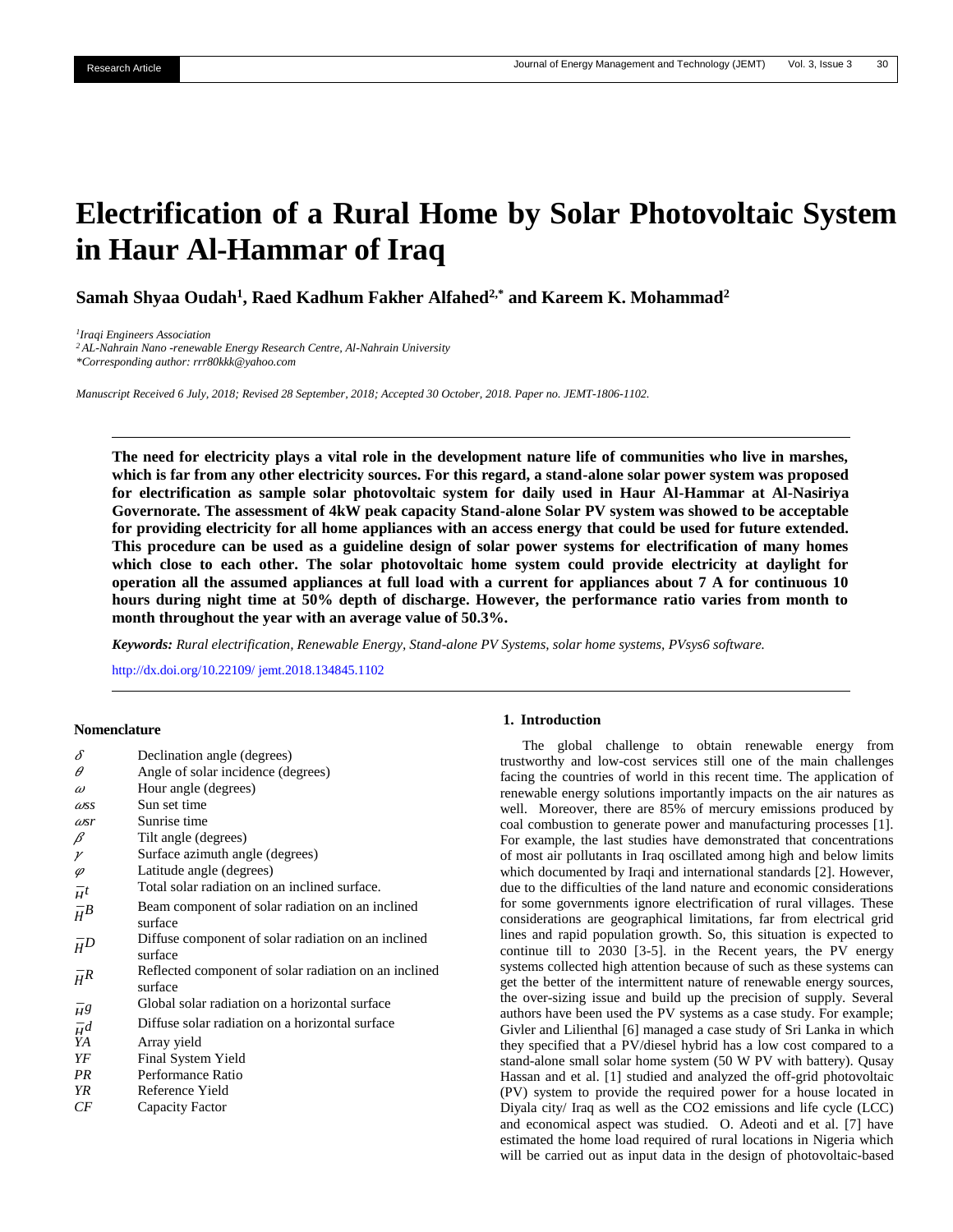rural home electrification systems. The result was showed that rural households in Nigeria will require 2324.5 Wh/day or 850.8 kWh/yr to meet their basic power requirements for example of these loads are lighting, electronic appliances, radios, and televisions.

 Marshes are a wetland zone located in southern Iraq, some regions of southwestern of Iran and north of Kuwait [8]. The marshes look like a triangular region bounded by three major southern cities; Nasiriya of the west, Amara of the northeast and Basra of the south. The marches are formed by the confluence of the Tigris and Euphrates Rivers [9]. The extension of national electricity grid could not cover and serving the marshland. Therefore, it is necessary to provide these marshlands by renewable energy. For example, Photovoltaic systems for home lighting, operation of their electric devices and irrigation purposes of the plants and animals.

In this study, the Photovoltaic (PV) electricity which transforms sunlight into electricity, storing it in batteries to use at any time was received. A PV system is made up of a module, at least one battery, a charge controller, and an inverter, plus the electrical end-use equipment. Moreover, optimum sizing of 4.0kW off – grid Solar PV system has been investigated for providing electricity to a sample home in the Haur Al-Hammar region. The estimation and analysis were performed using mathematical equations with Excel worksheet and PVsys6.68 software simulation package.

#### **2. Methodology and calculations**

# **2.1. Data Collection and selected site**

The proposed sample of 4 kW off-grid solar PV system was adopted for electrification a rural home at the southern boundaries of Haur Al-Hammar region, close to Al-Fuhood town, in Nasiriya Governorate, as shown in the Fig. 1. The geographical location of the selected site at 30.5811 N (Latitude), 46.4335E (Longitude).

The monthly average value of solar radiation which incident on a horizontal surface (kWh/m2/day) was obtained from surface meteorology and solar energy of atmospheric science data center of NASA, over 22 years [10], as shown in the fig. 2. The annual average of solar radiation 5.22 kWh/m2 /day which is enough for installing an efficient off-grid PV system.



**Fig. 1.** Location of selected sampling home site at Hawer AL-Hammar region.



**Fig. 2.** Monthly averaged insolation incident on a horizontal surface (kWh/m2/day) at Haur Al-Hammar.

# **2.2. Modeling of solar radiation**

The solar radiation on an inclined surface can be described by

the parameters of declination ( $\delta$ ), latitude ( $\varphi$ ), angle of incidence ( $\theta$ ), surface azimuth angle  $(\gamma)$ , hour angle  $(\omega)$ , day of the year (n), global, beam, diffuse and reflected solar radiation, orientation towards equator, tilt angle  $(\beta)$ , sky-clearness (kt) and cloudiness index (kd). So, the ratio of normal beam radiation on tilted surface  $(H_{Bt})$  to radiation on horizontal surface  $(H_B)$  is given in terms of  $\theta_z$  (the angle between the direction of solar radiation, *Hn*, and a line perpendicular to a horizontal plane through the point) and  $\theta_T$  as shown in the Fig. 3.[11]. The total solar radiation received on an inclined surface  $(\overline{H}_t)$  is the sum of the monthly average daily of (beam radiation  $\overline{H}_B$ , diffuse radiation directly incident on a surface  $\overline{H}_D$ , and reflected by the surroundings radiations  $\overline{H}_R$ ). Thus, the monthly average total solar radiation in  $kWh/m^2/day$  on an inclined surface is expressed as [12]:

$$
\overline{H}_t = \overline{H}_B + \overline{H}_D + \overline{H}_R \tag{1}
$$

The monthly average daily of beam radiation,  $\overline{H}_B$ , falling on a tilted surface is given as [13]:

$$
\overline{H}_B = (\overline{H}_g - \overline{H}_d)\overline{H}_b \tag{2}
$$

Where,  $\overline{H}_g$  and  $\overline{H}_d$  are the monthly average daily global and diffuse radiation on a horizontal surface. The mean beam radiation tilt factor can be written in the form of [14]:

$$
\bar{R}_b = \frac{\cos(\phi - \beta)\cos\delta\sin\omega_x + \left[\frac{\pi}{180}\right]\omega_x\sin(\phi - \beta)\sin\delta}{\cos\phi\cos\delta\sin\omega_x + \left[\frac{\pi}{180}\right]\omega_x\sin\phi\sin\delta}
$$
(3)

The monthly average daily reflected radiation  $\overline{H}_R$  reflected by the surrounding falling on tilted surface is given by [14]:

$$
\overline{H}_R = \overline{H}_g \overline{H}_r \tag{4}
$$

Where,  $\rho_g$  is ground reflectivity assumed as 0.2 for hot and humid tropical location as suggested by [14] and ( $\overline{R}_r$ ) the mean reflected conversion factor:

$$
\bar{R}_r = \rho_g \left( \frac{1 - \cos \beta}{2} \right) \tag{5}
$$

The monthly average daily diffuse radiation falling on a tilted surface is given by [15]:

$$
\overline{H}_D = \overline{H}_d \overline{R}_d = \overline{H}_d \left( \frac{1 - \cos \beta}{2} \right) \tag{6}
$$

# **2.3. Tilt, Mounting Angle**

The tilt plane angle  $(\beta)$  of the solar module (as shown in the Fig. 4) can be expressed in the following equation [16]:

$$
\tan \beta = \frac{(-\sin \delta \cos \phi \cos \gamma + \cos \delta \sin \phi \cos \gamma \cos \omega_s + \cos \delta \sin \gamma \sin \omega_s)}{\sin \delta \sin \phi + \cos \delta \cos \phi \cos \omega_s} \tag{7}
$$



**Fig. 3.** Beam radiation on horizontal surface and tilted surface.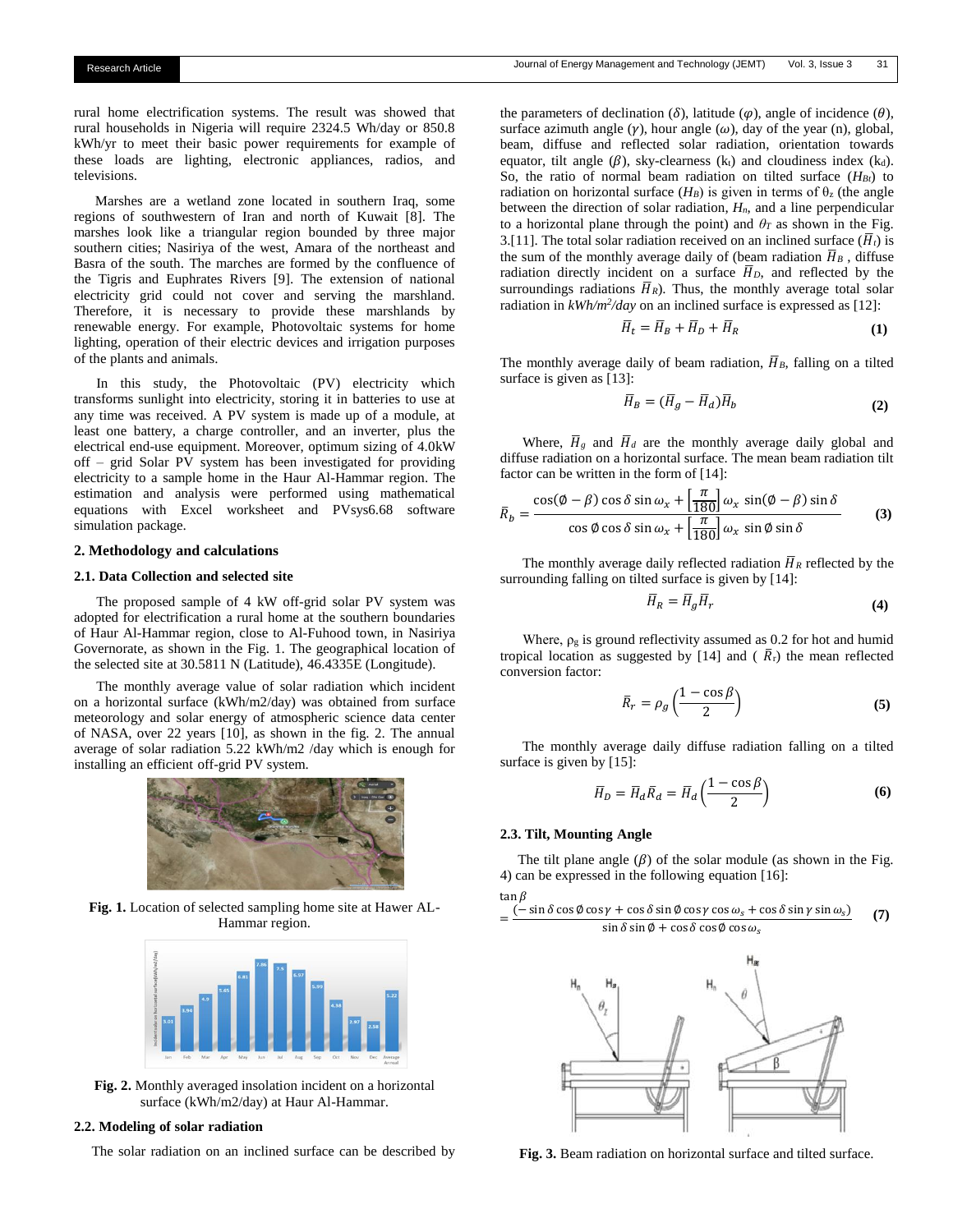

**Fig. 4.** Apparent daily path of the sun across the sky and latitude, hour angle, solar declination, altitude, azimuth and tilt plane angle.

# **2.4. Performance Analysis of Solar PV Power System**

 The performance of 5 kw system is analyzed using the following performance parameters [17-19].

# **2.4.1. Array yield (YA )**

The array yield  $(Y_A)$  is known as DC amount of energy that output from the PV array over a given period of time normalized by the PV rated power. It represents the time measured in kWh/kWps [20,21].

$$
Y_A = \frac{E_{DC}}{P_{PV,rated}} (kWh/kW_P)
$$
 (8)

Where  $E_{DC}$  is the DC energy output (kWh) from the PV array.

# **2.4.2. Final System Yield (YF)**

The Final yield  $(Y_F)$  of PV solar power plant is the ratio of the total annual, monthly or daily net AC energy output (E) divided by the peak power of the installed photovoltaic array at the standard test conditions; 1KW/m<sup>2</sup> irradiance, 25°C ambient temperature and (A.M 1.5) [22,23] It is given by the expression:

$$
Y_{F,a} = \frac{E_{AC,a}}{P_{PV,rated}} (kWh/kW_P)
$$
\n(9)

Where *E*<sub>AC</sub> is the total net energy output of the system kWh AC, *PPV, rated* is the peak power of the installed PV array kW DC.

# **2.4.3. Reference Yield (YR)**

 Reference yield is known as the total global in -plane solar insulation  $(H_t)$  (kW h/m<sup>2</sup>) divided by the array reference irradiance  $(G<sub>o</sub>)$  at STC which is  $(1 \text{kW/m}^2)$  [24, 25]. at a specified time and a specific location, the theoretical energy can be measured which known as Reference yield according to the following express:

$$
Y_R = \frac{E_t}{G_0} (kWh/kW_P) \tag{10}
$$

Where  $H_t$  is the total in-plan solar irradiation KWh/m<sup>2</sup>, and  $G_0$  is the array reference irradiance  $(1KW/m^2)$ .

# **2.4.4. Performance Ratio (PR)**

Performance ratio  $(P_R)$  is known as the ratio of the of energy fed to the grid (final yield,  $Y_F$ ) to the reference yield  $(Y_R)$  by comparing the photovoltaic system efficiency with the nominal efficiency under standard test conditions.PR values are typically reported on a daily or monthly or yearly basis and expressed as [26]:

$$
P_R = \frac{Y_F}{Y_R} \tag{11}
$$

# **2.4.5. Capacity Factor (CF)**

 The annual capacity factor (CF) is the proportion of the real annual enegy output of the photovoltaic system to a given timeframe (as a matter of fact one year) to the energy output that would have been created if the system were worked at the full limit with respect to the whole-time frame. It's given by the following equation [27,28]:

$$
C_F(100\%) = \frac{E_{generated}(Wh/year)}{P_{module\ peak\ power}(W) \times 8760h}
$$
 (12)

# **2.4.6. Solar Fraction**

The ratio of the energy demand (Eload) that is insured by the generated energy (EH) from the solar photovoltaic system, which gives indication of how much the installed PV system will provide energy to the customers. [29]:

$$
Solar Fraction(100\%) = E_H(Wh)/E_{load}(Wh)
$$
 (13)

# **3. Results and discussions**

 The total daily of energy demands for the sample home load consumption will be differ from month to month according to the variation of seasonal load. The energy required from the photovoltaic system decides the daily energy demand that be must accommodate the distinctive apparatuses, multiplied with the number of units and the total daily hours of consumption, then adding installation is then the whole of each heap working inside consistently.

# **3.1. Mounting Tilt and Solar Angels**

 For the system design, selecting 21 December, at 12:00 midday to calculate the tilt angle of constructing the modules as following:

 $\varphi = 30^{\circ}$ . 5811, Where maximum value of  $\delta = +23^{\circ}$ . 25 at summer solstice and minimum value of our case design is  $\delta$  = -23°.25 at winter solstice. Based on the Excel worksheet we obtain (*h*  $=1^{\circ}.8515$ ).

# **Zenith angle (θz):**

$$
\theta_z = \cos^{-1}(\sin \delta \cdot \sin \phi + \cos \delta \cdot \cosh \cdot \cos \phi) = 54^{\circ}
$$
 (14)

The angle of solar elevation at noon is either  $\alpha = 90^{\circ} - \theta_z = 90^{\circ}$ . 54°=35°, or from equation  $\alpha = 90^{\circ} - \phi \pm \delta = 90.5823.45 = 35^{\circ} .97$ for the design month of winter solstice.

The solar azimuth angle:  
\n
$$
\gamma = \sin^{-1} \left[ \frac{\cos \delta \sinh}{\cos \alpha} \right] = \cos (-23.45 \times \sin (1.86) / \cos 35 = 2^{\circ}
$$
\n
$$
= -180^{\circ} + 2^{\circ} = -178^{\circ}
$$
\n(15)

Where the negative sign refers to morning time only.

**Sunset hour angle**  $h_{ss}$ **:** The sun is said to rise and set when the solar altitude angle  $\alpha=0^{\circ}$ , for the tilted surface for the mean day of the month which is given by the smaller value of the two terms in the bracket, the hour angle at sunset can be found from which is positive at sunset and negative at sunrise *hsr* [30].

$$
h_{ss} = \min \left[ \frac{\cos^{-1}(-\tan \phi \tan \delta)}{\cos^{-1}(-\tan(\phi - \beta)\tan \delta)} \right] =
$$
\n(16)

using minimum value of 75˚.1471098 (Excel work sheet).

Sun set and sunrise time in hours are equal in value but differs in sign from local solar time when the hour angle is 0˚ so;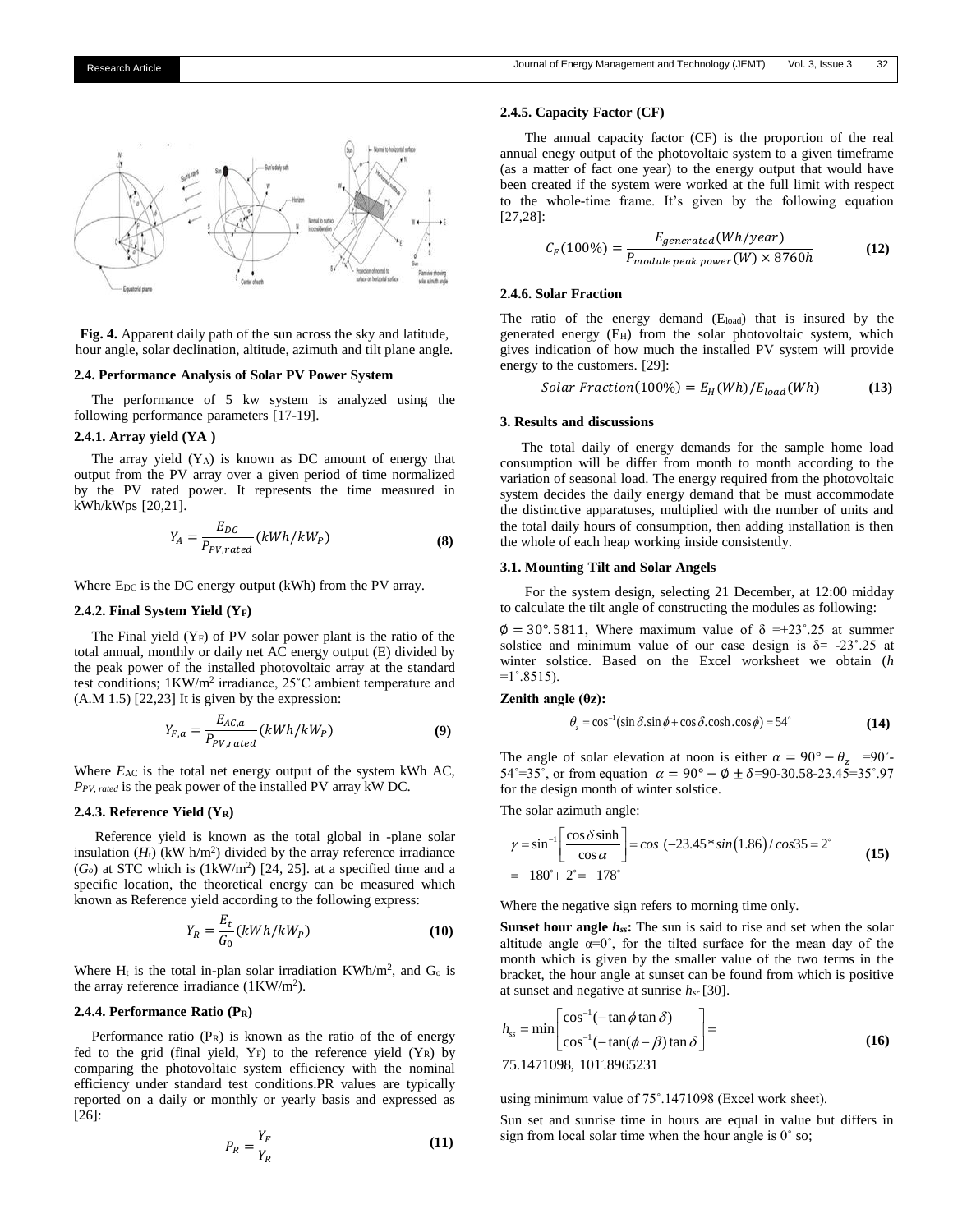$$
H_{ss} = -H_{sr} = \frac{1}{15} \cos^{-1} \left[ -\tan \phi \times \tan \delta \right] (Hours)
$$
  
= 1/15×cos<sup>(-1)</sup> [(-tan30.5811)tan(-23.45)] = 5 hours (17)

$$
Day.length = \frac{2}{15} \cos^{-1} \left[ -\tan \phi \times \tan \delta \right] (Hours)
$$
  
2/15cos<sup>(-1)</sup> [(-tan30.5811)tan(-23.45)] = 10 hours (18)

The optimal tilt angle of a surface was calculated using excel worksheet:

$$
\tan \beta
$$

$$
= \frac{(-\sin\delta\cos\phi\cos\gamma + \cos\delta\sin\phi\cos\gamma\cos h + \cos\delta\sin\gamma}{\sin\delta\sin\phi + \cos\delta\cos\phi\cos h}
$$
 (18)

=1.25, and then  $\beta$ =51<sup>°</sup>

The optimal tilt angle of solar panels was found (51˚) during winter months and (13<sup>°</sup>) at summer months in both of mathematical and PVsys6.8 simulation.

# **3.2. Site Assessment**

 The average monthly values of global solar radiation on tilted surfaces of the panels were found more than 100 kWh/m<sup>2</sup> in all the months and reach its maximum values throughout summer months. Thus, in summer months are also found that the load would be more than the other months throughout the year as shown in Fig. 5. The diffuse radiation on both horizontal and inclined surfaces seem to be as little differences in values. The average monthly of global solar radiation on horizontal and inclined surfaces give a good indication for the encouragement of solar photovoltaic system in the selected site.



**Fig. 5.** Metrological and incident energy

 The Transposition Factor (FT) which is the ratio of the incident irradiation on the plane, (GlobInc kWh/m²) to the horizontal irradiation (GlobHor kWh/m²) as shown in the Table 1, stated that how gain (or loose) solar irradiance with respect to optimum tilt angle of the solar modules. When tilting the collector's plane at 51˚ in winter months, FT is larger than 1 which indicate gain more solar irradiance whereas at installing the solar modules at 13˚ at summer months increased FT values more than in winter months. So, it is advised to change the tilting plane angle between summer and winter season to the maximization of gain solar energy.

# **3.3. Determination of Daily Power and Energy Consumption**

 Important issues must take into consideration when designing solar system, the load of the system is not constant over the period of the day and the energy available varies from time to time during the day. The determination of power and energy consumption demands for all appliances represents the first step in designing of solar PV system. The supposed appliances of the sample home at Haur AL- Hammar as following in the Table 2. All appliances

should be chosen for the lowest possible energy consumption (High efficiency lighting and Energy efficient refrigeration).

**Table 1**. Optical factors (Transpos.,IAM,Shadings)

|           | Optimal tilt plane angle 51° at |                    |         | Optimal tilt plane angle 13° at |                    |         |  |
|-----------|---------------------------------|--------------------|---------|---------------------------------|--------------------|---------|--|
|           |                                 | winter             |         |                                 | summer             |         |  |
|           | GlobHor                         | GlobInc            | FTransp | GlobHor                         | GlobInc            | FTransp |  |
|           | kWh/m <sup>2</sup>              | kWh/m <sup>2</sup> |         | kWh/m <sup>2</sup>              | kWh/m <sup>2</sup> |         |  |
| January   | 93.3                            | 152.6              | 1.635   | 93.3                            | 116.5              | 1.248   |  |
| February  | 110.3                           | 156.4              | 1.418   | 110.3                           | 130.9              | 1.187   |  |
| March     | 151.9                           | 175.1              | 1.153   | 151.9                           | 168.7              | 1.111   |  |
| April     | 169.5                           | 157.5              | 0.929   | 169.5                           | 177.3              | 1.046   |  |
| May       | 211.1                           | 164.7              | 0.780   | 211.1                           | 211.7              | 1.003   |  |
| June      | 235.8                           | 165.3              | 0.701   | 235.8                           | 230.7              | 0.978   |  |
| July      | 232.5                           | 170.7              | 0.734   | 232.5                           | 230.1              | 0.990   |  |
| August    | 216.1                           | 185.7              | 0.859   | 216.1                           | 222.2              | 1.028   |  |
| September | 179.7                           | 192.8              | 1.073   | 179.7                           | 196.0              | 1.090   |  |
| October   | 136.1                           | 179.8              | 1.321   | 136.1                           | 157.9              | 1.160   |  |
| November  | 89.1                            | 135.7              | 1.523   | 89.1                            | 108.2              | 1.214   |  |
| December  | 80.0                            | 135.7              | 1.697   | 80.0                            | 101.1              | 1.265   |  |
| Year      | 1905.4                          | 1971.9             | 1.035   | 1905.4                          | 2051.3             | 1.077   |  |

# **7.3.1. Load calculation**

1. Total AC load was found to be 2860Watts and the AC daily energy for all the appliances was 10860 Wh/day. The input parameters of:

- The Inverter/charger efficiency is 98.5 %. (TriStar TS MPPT 60-48Vdatasheet).
- Charge Controller Efficiency (Nom. 48 V) 98.5 %. (TriStar TS MPPT 60-48Vdatasheet).
- PV Array Efficiency 15.52 %, (BenQ Solar\_PM250M01\_250.PAN).
- Cable Loss  $3\%$ ,  $[26]$ .
- Battery Rolls\_12\_CS-11PS.BTR Approximately Battery Efficiency 90 % [26].

The efficiency of subsystem  $\eta_{out}$  will be:

# $n_{out}$  = Charge Controller Efficiency  $\times$  Battery Efficiency  $\times$  $$

 $=(0.985\times0.985\times0.9\times0.97) = 0.847.$ 

2. The photovoltaic array energy demand is evaluated, with respect to the sub system efficiencies as following [29]:

$$
E_{PV,array}(Wh/day) = \frac{Daily\ energy\ demand}{Sub.\ syst.\ Efficiency}
$$
 (21)

 $= 10860$  Wh/day / 0.847=12822 Wh/day.

 Fig. 6. illustrated the average daily demand of energy for appliances consumption wherein the losses were taken in the consideration of system design. The solar PV system will provide the recommended energy at an average12822 Wh/day during all the time through the entire year and there will be an access generated solar energy throughout all the months which named as unused energy as shown in the Fig. 7. The unused energy could be used for future oversizing of home load or any demands of agricultural purposes.

3. The daily peak sun hours were computed from dividing the average daily of the solar irradiance for the worst month, December  $(4.0 \text{ kWh/m}^2)$  by the peak solar radiation is 1 kW/m<sup>2</sup>, so (PSH=4.0) hours/day) for the studied site [31].

4. The specified PV array output is calculated by using dividing the electricity demand from the PV array, over the Peak Sun Hours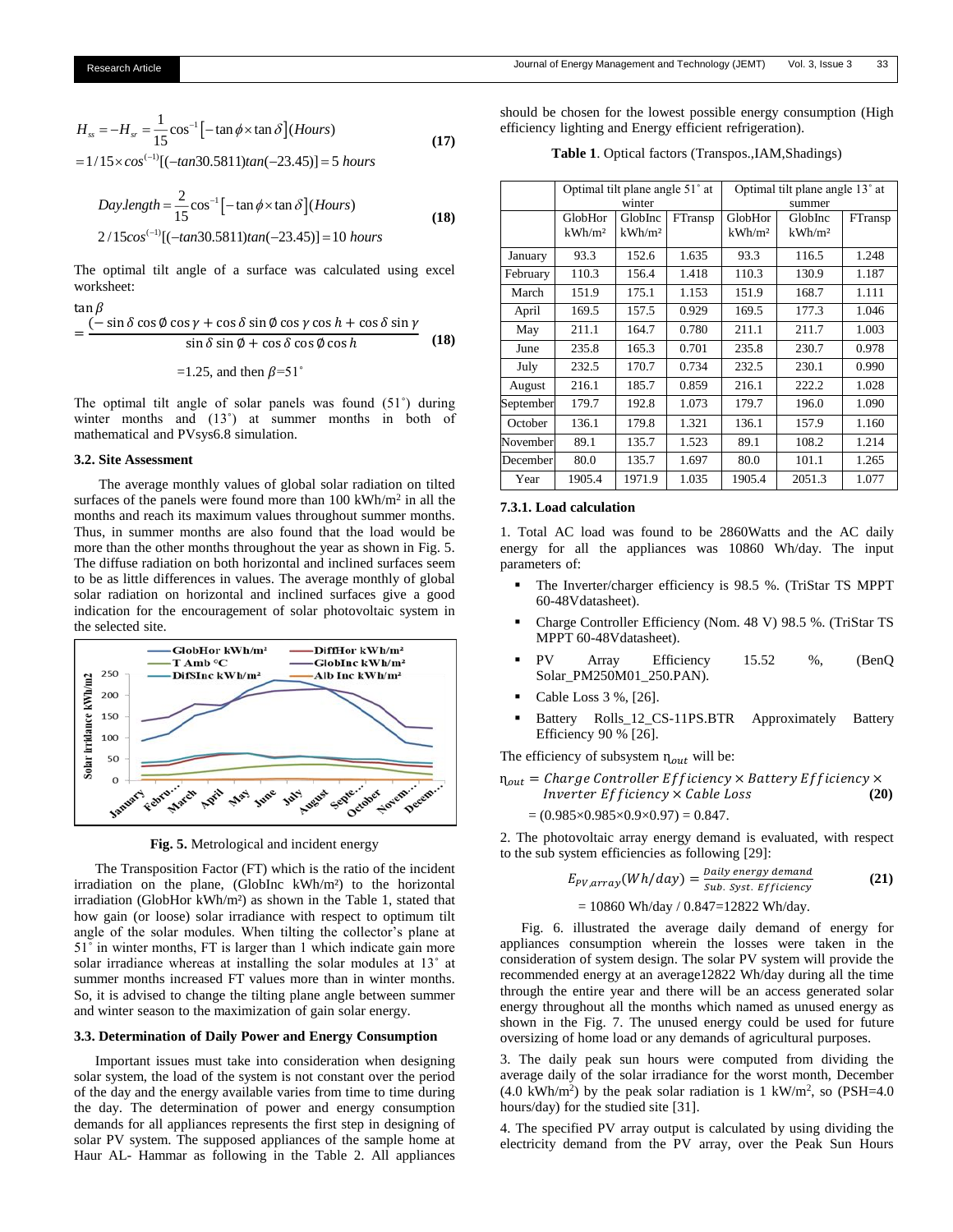(PSH) at the site [29].

Required PV array output 
$$
(W) = \frac{E_{PV,array}(Wh/day)}{PSH}
$$
 (22)

 $=12822$  Wh/day. $\div$  4 hours =3205 Watts.

This represents the critical output power that recommended from the solar system.

# **Table 2.** Daily load and energy consumption of appliances for Proposed sample home electrification.

| No.            | Appliance             | Nos.           | Watts<br>AC | Total<br>Watts<br>AC |    | hr. /day hr. /Week | Total<br>wattage<br>(Wh)<br>AC/day |
|----------------|-----------------------|----------------|-------------|----------------------|----|--------------------|------------------------------------|
| 1              | Ceiling fans          | $\overline{4}$ | 80          | 320                  | 12 |                    | 3840                               |
| $\overline{c}$ | Television 36"        | 1              | 150         | 150                  | 10 |                    | 1500                               |
| 3              | Receiver              | 1              | 50          | 50                   | 10 |                    | 500                                |
| $\overline{4}$ | Refrigerator          |                | 150         | 150                  | 24 |                    | 1200                               |
| 5              | LED Bulb - 40<br>Watt | 6              | 40          | 240                  | 8  |                    | 1920                               |
| 6              | Freezer               | 1              | 150         | 150                  | 24 |                    | 1200                               |
| 7              | Clothing<br>Washer    | 1              | 400         | 400                  |    | 3/7                | 160                                |
| 8              | Iron                  | 1              | 1000        | 1000                 |    | 1/7                | 140                                |
| 9              | Others                |                |             | 400                  |    |                    | 400                                |
|                | Sum                   |                |             | 2860<br>Watts        |    |                    | 10860<br>Wh/day                    |





**Fig. 6.** Daily array output energy.



**Fig. 7.** Available, Used Solar energy and excess generated solar energy home consumption

# **3.4. Sizing of PV System**

# **3.4.1. Oversizing the PV Array**

 Operating conditions can vary throughout the day and temperature can greatly impact the output power of a PV array. Oversizing the PV Array it's rated power within a ratio ranging between 1:10-1:25 to maximize energy production [29]. The

oversizing depends on the location of project and design specific DC loss factors for example, tilt angle, orientation, mounting method, DC wiring losses, mismatch and soiling [29]. Oversizing offers extra charging to the batteries, and to cover the required energy to charge the battery bank [32]. The adopted oversizing ratio in this research paper is10%.

PV Array Output Power =3205 Watts ×1.1=3526 W

# **3.4.2. Derating of the Module Performance**

 The performance of the module decreases as a result of several influential factors such as surrounding temperature, manufacturers derating tolerance (which either given as  $a \pm$  value in percent or watts), dirt, debris, and precipitated salts up at the array. Dirt value will vary from site to each other and the value of 4% dirt was adopted for this site. Solar module type BenQ Solar\_PM250M01\_250 module, 60Cells, Poly-Si was taken in this study and inverter type Tristar TS MPPT 60 - 48V as in Table 3.

The average of surrounding temperature of the selected site at Haur AL-Hammar was record as 25.3˚from NASA SEE. Then,

$$
T_{cell-eff.}({}^{\circ}\text{C}) = T_{ave.day}({}^{\circ}\text{C}) + 25{}^{\circ}\text{C} = 25.3 + 25 = 50.3{}^{\circ}\text{C}
$$
 (23)

The temperature coefficient of the used module is -0.43 %/˚C. So that,

Temp. Loss = 
$$
T_{ave,day}(^{\circ}C) \times Temp \cdot Coeff.
$$
 (24)  
= 25.3 × (-0.43%/°C) = -10.879%

Then,

Temp. Derating Factor = 
$$
\frac{100\% - Temp. Loss\%}{100}
$$

$$
= 1 - 10.879\% = 0.89121
$$
 (25)

To adjust the module power, by considering the temperature derating factor and the dirt correction factor as following:

# Adjusted module power =  $P_{peak\ power\ module}(W) \times$ Temp. derating  $factor \times$  dirt correction  $factor$ =250W×0.89121×0.94=214W **(26)**

| <b>Table 3.</b> Characteristics of used solar module and inverter. |  |  |  |  |
|--------------------------------------------------------------------|--|--|--|--|
|--------------------------------------------------------------------|--|--|--|--|

| of BenO<br>Solar PM250M01 250. Watts       |                 | Inverter type Tristar TS MPPT 60 -<br>48V. |          |  |
|--------------------------------------------|-----------------|--------------------------------------------|----------|--|
| <b>Maximum Power</b><br>(Pmax)             | 250 W           | <b>Maximum Power</b>                       | 3200 W   |  |
| Power Tolerance                            | $-0\%$ , $+3\%$ | Maximum charging<br>current                | 66.7 A   |  |
| Open Circuit Voltage<br>$(V_{\infty})$     | 37.86V          | Max. discharging current                   | 60 A     |  |
| <b>Short Circuit Current</b><br>$(I_{sc})$ | 8.660A          | DC voltage range                           | 50-120 V |  |
| Voltage at Max. Power<br>$(V_{mp})$        | 30.82V          | Max. DC voltage                            | 150 V    |  |
| Current at Max. Power<br>$(I_{mp})$        | 8.112A          | Nominal output DC<br>Voltage for battery   | 48 V     |  |
| Module Efficiency                          | 15.52%          | Max. efficiency                            | 98.5%    |  |
| Temperature derating<br>factor             | $-0.43 \%$ °C   |                                            |          |  |

#### **3.4.3. The Number of PV Array Modules**

 The number of PV modules that are needed to cover the energy demand of the installation was determined from peak output power divided with the adjusted module power.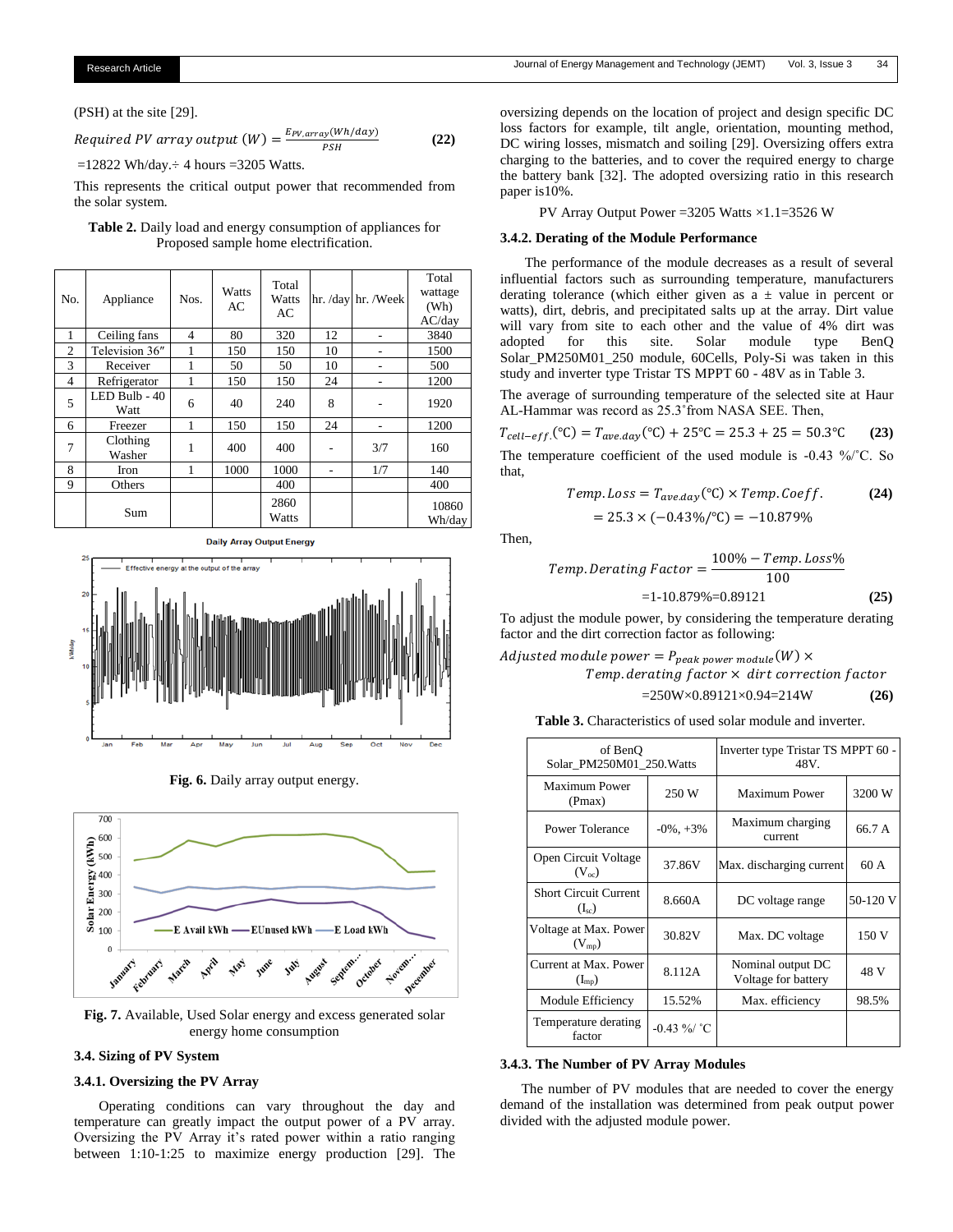Number of PV modules = Peak PV array output  $(W)$ Adjusted module output power (W)/Module

$$
=3526W / 214W=16
$$
 modules (27)

a. The maximum power voltage at STC of the module  $(V_{mp}) = 30.82V$ .

b. The design operating voltage for the solar module comes from numerical multiplication of voltage at maximum power, temperature derating factor and the dirt derating factor  $(30.82V\times0.89121\times(1-0.04))$  which will be 26.37V.

c. Number of series module/string = 
$$
\frac{Battery \, Bus \, Voltage \, (V)}{v_{mp}(V)/module}
$$
 (28)

=48V / 26.37 V/module=2 modules in series/string.

d. Number of string in parallel = 
$$
\frac{Total\ PV\ module}{100\ Number\ of\ series\ module\ /string}
$$
 (29)

=16 modules / 2 modules in series/string

$$
=8
$$
 parallel strings of modules

 The number or modules are also dependent on the limitations of the chosen charge controller and its MPPT limits. The total power of the new number of modules will be equal to  $(16 \times 250)$  W  $=4000$  kW<sub>P</sub>). While, the total Effective cells area of the selected modules calculated from numerical multiplication of module area and number of PV modules which will be  $(1.611 \text{m}^2 \times 16 = 25 \text{m}^2)$ . Also, the number or modules are related to the limitations of voltage limits (MPPT) of the inverter. The layout of solar PV Home system included 8 strings and each string consists of two series modules. It is important to see how the array will covers any peak power consumptions by checking the relation between the generated energy with peak power consumption must satisfy the condition,  $E_{\text{generated}}$  (Wh) $\geq E_{\text{peak power consumption}}$  (Wh). The effective solar cells area of the panels is  $25 \text{ m}^2$  which provides a maximum power from solar irradiance values in worst month (December) as:

$$
E_{max} = Solar\,irradiance\, (kWh/m^2) \times Area_{PV\,array}(m^2) \times
$$
  
\n
$$
n_{PV} \times T_{cell-eff} \times n_{out}
$$
  
\n=4.0kWh/m^2.day \times 25m^2 \times 15.52\% \times 0.89121 \times 0.837

$$
=11.577kWh/day
$$

 So, generated Power can be evaluated through dividing the maximum power over the PSH (11.577kWh/day / 4.0kW/m<sup>2</sup>=2894Watts). This is result was agreed with the condition, Egenerated(Wh)≥Epeak power consumption(Wh) (2894 Watts  $\geq$  2860Watts). The size of the peak power determines the system sizing that should be evaluated to give the peak power consumption. The Fig. 8. stating that there is 25.2% unused energy as storing in battery bank and the overall losses of PV array, system loss and battery charging loss about 24.6% of the net generating solar energy. Thus, the useful of solar energy represents 50.3%.

#### **3.5. Determination of the battery storage required**

 The batteries are composed a high percentage of the total cost of the solar system. The battery sizing depends on the number of days you anticipate that your system will give power without accepting an input charge from the solar PV array. It depends on the days of autonomy, load consumption pattern and the appliances that should be considered. The working temperature of the battery more than (20˚C) will experience a critically decreased lifetime and capacity [33].

# **3.5.1. System Voltage**

 The size solar power system is 12 V, 24 V or 48 V depending on the providing energy from the battery bank. Whoever, if the batteries and inverter are not adjacent as close to each other, a higher system voltage should be used to indemnity power loss in the cables [29] as seen in the Fig. 9. The PV array energy demand with consideration of the sub system efficiencies was found14384 Wh/day and the suitable battery system voltage is 48 V. The battery bank capacity is determined by the following equation [29]:







**Fig. 9.** System Voltage Based on the Daily Energy Consumption

 The battery bank capacity is determined by the following equation [29]:

 $Battery$  Bank Capacity $(Ah) =$ Total Daily Energy Need  $(\overline{Wh})\times$ Days of Autonomy

Battery<sub>round-trip efficiency</sub>×Battery System Voltage (V)×D0D **(31)**

Where DOD is the maximum depth of discharge. The recommended DOD for an off-grid solar power system is between 20-50% [33]. DOD of 50 % was used in the calculation and days of Autonomy were chosen as 1 day. So,

*Battery Bank Capacity (Ah)* = (12975 Wh/day 
$$
\times
$$
 1 Days) / (48V $\times$ 50% $\times$ 90%) =600Ah.

And,

$$
= \frac{Battery Bank Capacity(Ah)}{Battery rating(Ah)/Battery}
$$
(32)

=600Ah/296 Ah= 2 parallel rows of batteries

And also,

Number of Batteries in series = 
$$
\frac{Nominal system voltage(V)}{Battery voltage(V)/Battery}
$$
 (33)

=48V /12 V/Battery=4 Batteries

So that,

Total number of batteries =  $Number$  of batteries in series  $\times$ Number of batteries in parallel

$$
=2\times4=8 \text{ Batteries} \tag{34}
$$

# **3.5.2. Battery Temperature Derating**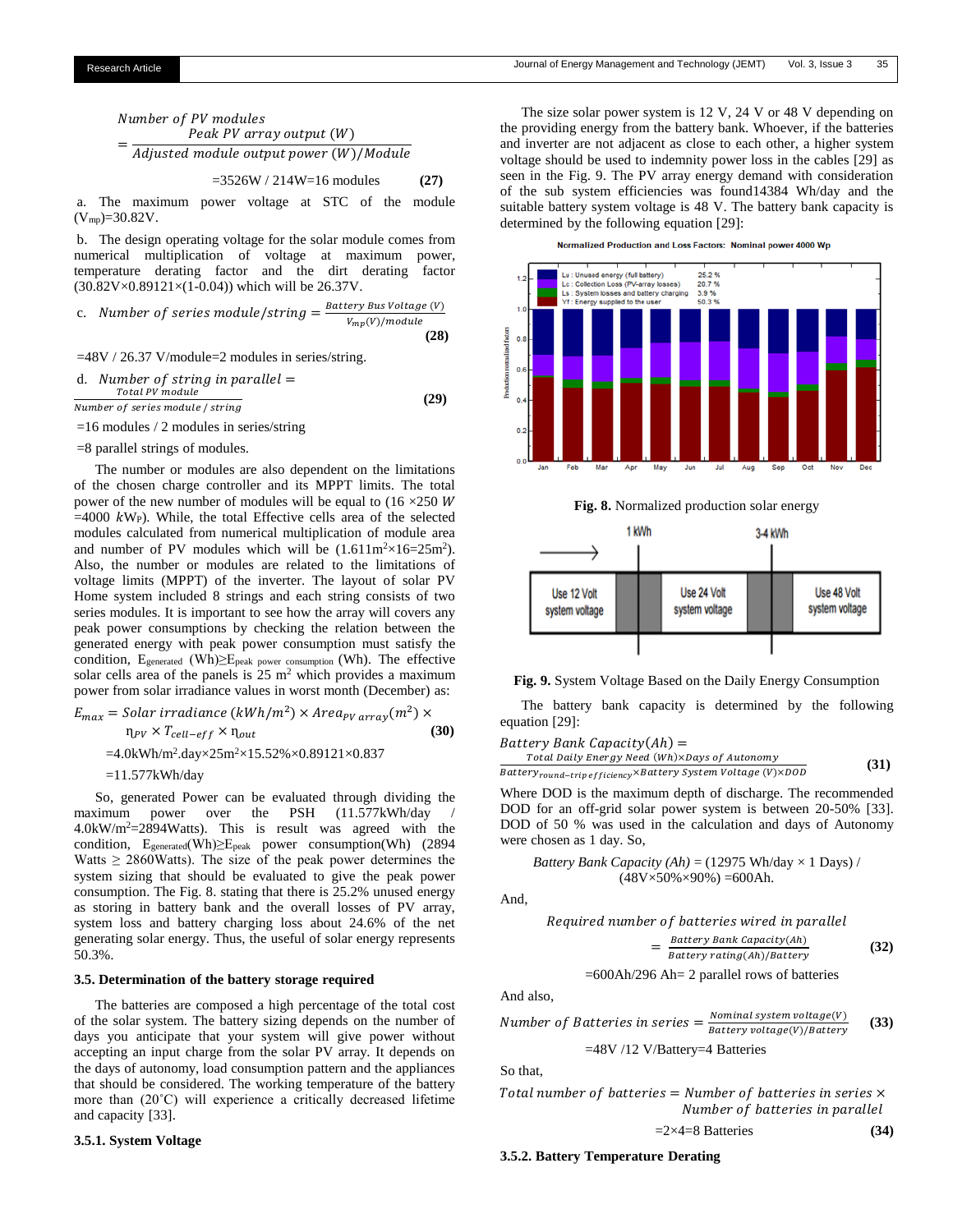Battery capacity is affected by temperature so that the lower the temperature leads to reduce the battery capacity. The battery correction factor at a low-temperature operation (at 25°C) is 1 as shown in the Fig. 10. For the design problem, assuming that temperature operation will be kept at 25°C and the correction factor value is 1[33].

# **3.5.3. Maximum Charging Current**

 For a given capacity, C-rate is a scale that used to determine a charged and discharged size of the battery current until reaching its defined capacity. The maximum charging current is typically (C10 or C/10) of the battery capacity. The C10 rating refers to a specific size load to a battery over a period of 10 hours and was applied in this study. [33]. For this study the capacity of the battery bank is 592Ah. So, the maximum charging current will be calculated by numerical division of battery capacity rating over to C-rate (592Ah  $/ 10$  h= 60 A). The Fig. 11. shows the average state of battery bank charging of 0.1C, and this compatible within the above result of time charging 10.9 hours for each cycle of discharge.



**Fig. 10.** Battery correction factor due to temperature [33].



**Fig. 11.** State of batteries charging daily distribution

 The Fig. 12. showing the continuously state of charging and discharging of battery bank, for the worst day of 21 December where it is short peak sun hours, the user can draw the current for appliances about (7.421A) until 10 hours continuously at night time with 50% depth of discharge. However, the drawn current for appliances will be  $(143.6 \text{Ah}/10= 14.36 \text{A})$ . For verification within AC load of appliances which is 2860Watts, the AC Current  $(2860W / 220V=13 A)$ . The duration of stored energy in a battery can be able to run the total appliances load of 2860 Watts for 5 Hours as a result of the following details:

1. The Stored energy of Battery bank capacity =600Ah×48V×50%=14400Wh.

2. Inverter Efficiency =Load energy (Wh)AC ÷ Battery bank stored energy DC (Wh).

3. The running time of total load was estimated by dividing the numerical multiplication of stored energy of battery bank, DC Cable losses (3%), and inverter efficiency over to the numerical multiplication of appliances load and AC Cable loss (2%)  $((14400Wh \times 0.97 \times 0.98) / (2860Watts \times 0.98) = 5$  Hours).

4. It's important for the homeowner to disconnect 50% of the full load through the night time will be duplicate to 10 hours.

5. The system is good for partially loading (50%) throughout night time.

 The battery bank efficiency of the charging and discharging for both energy and current drawn was varied in the range of more than 95% as efficiencies. thus, this gives an excellent indicator for optimum design of solar home system in the selected site as showing in the Fig. 13.



**Fig. 12.** State of charge and discharge daily distribution





# **3.6. Determining inverter rating**

 The inverter has to be successful to deliver energy to all AC loads, must have sufficient surge capacity to handle it whereas running any other loads that perhaps on. It is important to size an inverter sufficiently, especially to handle the starting surge [29]. ability or rating of the inverter should be 20–25 % bigger than "general power of AC appliances". capability or rating of inverter  $\ge$ 1. 2 X total electricity of AC home equipment. The inverter power sizing in this study was estimated to be  $(1.2 \times AC)^2$  load  $=1.2\times2860W$ atts  $=3432W$ atts).

# **3.7. Charge Controller sizing**

 The charge controller size should be 25% more than the short circuit current  $(I<sub>SC</sub>)$  of the array, and its voltage 20% more than the open circuit voltage (V<sub>OC</sub>) of the array  $[29]$ . Thus, the charge controller current (I<sub>C.C</sub>) estimated through numerical multiplication of 1.25, number of parallel stings and short circuit current (Isc) to be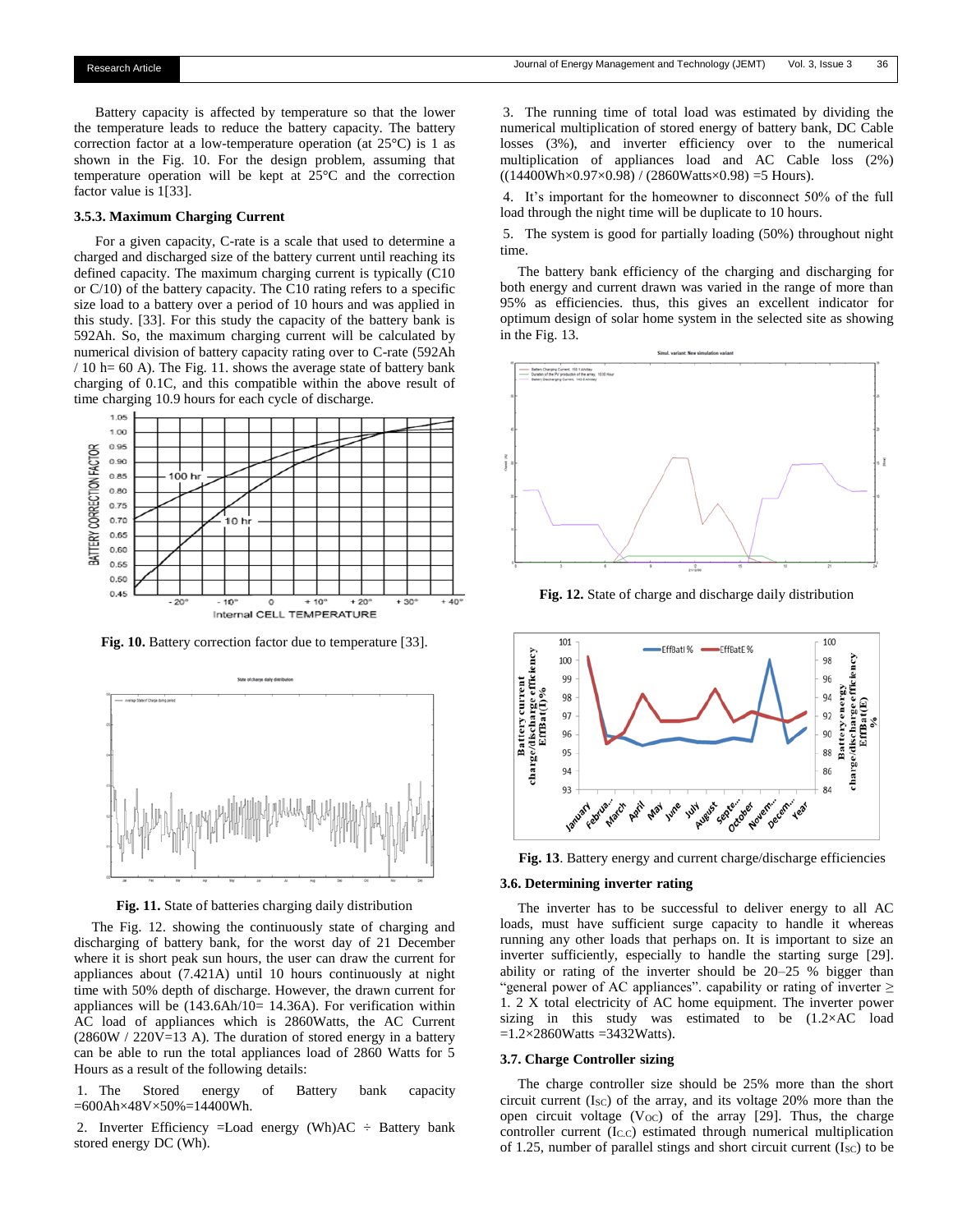$(1.25\times8 \text{ strings} \times 8.660 \text{A} / \text{string} = 86.6 \text{ A})$ . While, the voltage of charge controller  $(V<sub>C.C</sub>)$  by the numerical multiplication of panel value of the open circuit voltage  $(V<sub>OC</sub>)$ , 1.2 and number of series modules to be (1.2× 37.86V×2=90.864V).

# **3.8. Carrying Capacity of DC current &Voltages**

 Calculation the Maximum Carrying Capacity of DC current and Voltages as following [29]:

a. Maximum DC current/ string  $=$  Isc $=$  8.660A.

b. Maximum DC Voltage/string= VOC×NS =37.86V×2  $=75.72V$ .

c. Maximum continuous current to be carried by the conductor  $=$  $1.25 \times 1.25 \times 1$ sc= $1.25 \times 1.25 \times 8.660$ A =13.53 A.

d. Maximum DC current of Combiner Box =1.25×No.of strings× Isc =1.25×8 string  $\times$  8.660A / string=86.6 A.

e. Maximum DC Voltage of Combiner  $=1.2\times\text{Voc}\times\text{NS}$  $=37.86V \times 2 = 90.86V$ 

 The current generated from the solar System can be expressed in the following equation [34]:

 $Current_{PV\ array\ output} = E_{PV, array}/(PSH \times battery\ system\ voltage)$ 

$$
= 12822 \text{ Wh/day} / (4h \times 48V) = 67A. \tag{35}
$$

The Current <sub>pv,array</sub> 67 A  $\leq$ 86.6 A this result was agreed with the condition Current pv array output  $(I) \leq Max$ . Current  $(I_{C.C})$ . An inverter of 3200Watts (Tristar MPPT 60-48V) was chosen in this design of sample solar home system. The maximum current from battery at full load supply  $(L_{\text{max}})$  is given by the following equation [34]:

$$
I_{L \, Max} = Total power(W)/battery \, voltage(V)
$$
\n
$$
= 2860 \, \text{Watts} / 48 \, (\text{Volt}) = 59.58 \, \text{A} = 60 \, \text{A}.
$$
\n(36)

# **3.9. PV Array Performance**

# **3.9.1. Solar Fraction**

 The solar fraction is known as the percentage of the generated energy (Egenerated) from solar PV system to energy demand (Eload) which must be as high as possible. The calculated solar fraction in the worst month of lowest irradiance was found as:

Solar Fraction (100%) = 
$$
\frac{E_{generated}}{E_{load}}
$$
 (37)

\n= (11577 Wh/day) / (10860 Wh/day) = 100%.

 This result stated that the net generated solar energy is sufficient for the home appliances operation at percentage of 100% and there is an access of energy throughout all the months as showing in the Table 4. There is no loss of load (Pr LOL) i.e. 0% and no loss of production time (TLOL) i.e. (0.0 hours) also. This is important indication of balancing between solar PV system sizing and the recommended energy for the sample home load in selected site.

Table 4. Energy of array, load, user, SF, T<sub>LOL</sub> and Pr<sub>LOL</sub>.

|                | EArray | E Load | E User | <b>SolFrac</b> | T LOL        | Pr LOL |
|----------------|--------|--------|--------|----------------|--------------|--------|
|                | kWh    | kWh    | kWh    |                | Hour         | z      |
| January        | 335.6  | 336.7  | 336.7  | 1.000          | $\Omega$     | 0.00   |
| February       | 328.0  | 304.1  | 304.1  | 1.000          | $\Omega$     | 0.00   |
| March          | 362.8  | 336.7  | 336.7  | 1.000          | $\Omega$     | 0.00   |
| April          | 352.9  | 325.8  | 325.8  | 1.000          | $\Omega$     | 0.00   |
| May            | 360.5  | 336.7  | 336.7  | 1.000          | $\Omega$     | 0.00   |
| June           | 348.7  | 325.8  | 325.8  | 1.000          | $\Omega$     | 0.00   |
| July           | 369.6  | 336.7  | 336.7  | 1.000          | $\Omega$     | 0.00   |
| August         | 377.5  | 336.7  | 336.7  | 1.000          | $\Omega$     | 0.00   |
| September      | 349.9  | 325.8  | 325.8  | 1.000          | $\Omega$     | 0.00   |
| <b>October</b> | 355.8  | 336.7  | 336.7  | 1.000          | $\Omega$     | 0.00   |
| November       | 328.1  | 325.8  | 325.8  | 1.000          | $\Omega$     | 0.00   |
| December       | 364.1  | 336.7  | 336.7  | 1.000          | 0            | 0.00   |
| Year           | 4233.5 | 3964.0 | 3964.0 | 1.000          | $\mathbf{0}$ | 0.00   |

**3.9.2. Capacity Factor (CF)**

 Usually, the capacity factor for solar power systems variety from 10 % to 25 % with a fixed mounting and tilt. the yearly capacity factor (CF) is the ratio of the actual annual power output of the photovoltaic system over a given time frame (typically twelve months) to the energy output that might have been generated if the device had been operated at full capacity for the complete duration [27,28].

$$
CF(100\%) = \frac{E_{generated}(Wh/year)}{P_{adjusted,peak} \times N_{modul} \times 8760(h/year)}
$$
(38)

 $=$  (11577 Wh/day  $\times$ 365day/year)/(214W/module $\times$ 16module  $\times$ 8760 h/year) =14%.

 The disadvantages of CF does now, don't forget any environmental element like a variation on irradiance from 365 days to another nor does it consider the de-rating or degradation of the panels. Therefore, we aren't convinced that it is a great tool to provide insights into a solar photovoltaic system. The solar strength machine primarily based at the simulation results had an efficiency of 14 % because of the situations the device is actually operating [35].

#### **3.9.3. Performance Ratio (PR)**

 Performance ratio (PR) is known as the ratio of the of strength output (latest yield, YF) to the reference yield (YR) by using comparing the photovoltaic system efficiency with the nominal performance underneath general check situations [24]. It indicates the percentage of the energy this is truly available for load after deduction of energy losses (e.g. thermal losses, soiling, and so on.) and power consumption for operation. It takes into consideration environmental factors (temperature, irradiation, etc.). PR values are normally suggested on every day or month-to-month or yearly basis and expressed as [26]

 $Performance Ratio (PR) \% =$ 

Energy measured (kWh) Energy measurea (κwn)<br>(Irradiance (kWh/m²) other panel×Aactive area of PVmodul(m²)×PVmodule efficiency)

 **(39)**

 $=11577$  Wh/day / (5400Wh/day×26m2×0.1552) =53%

 The Fig.16. shows that PR varies from month to month throughout the year with an average value of 50.3%. The value of PR in PVsys6.8 was found 50.3% and there is a difference in mathematical calculation (1.9%), this is caused due to deference of the methodology that applied in the software. An outsized system faces common partial or whole array disconnections to shield the batteries in opposition to overcharge, which reduces the PR value. Disconnections to protect the batteries against overcharge.

# **3.9.4. Array yield YA**

 The array yield (YA) which represents the (DC) energy output from the PV array throughout the months with respect to normalized PV rated power. It interprets how could generate kWh from PV system per each of peak power of the installed capacity [20, 21]. As seen in the Fig. 14., the average value of about 2.87 kWh/kWp/day during all the months, which reveal this site is very promising in solar energy production over the whole year.

# **3.9.5. Final System Yield (YF)**

The Final yield  $(Y_F)$  of PV solar power plant is the ratio of the total annual, monthly or daily net AC energy output (E) divided by the peak power of the installed PV array at the standard test conditions 1 kW/m2 irradiance, 25˚C ambient temperature and (A.M 1.5) [22,23]. Figure 15. states that the average of the final system yield is 2.72 kWh/kWp/day ,which means every kW of installed peak power would be generate an average of 2.72 kWh/day throughout all the months which will be covering the demand energy for appliances consumption.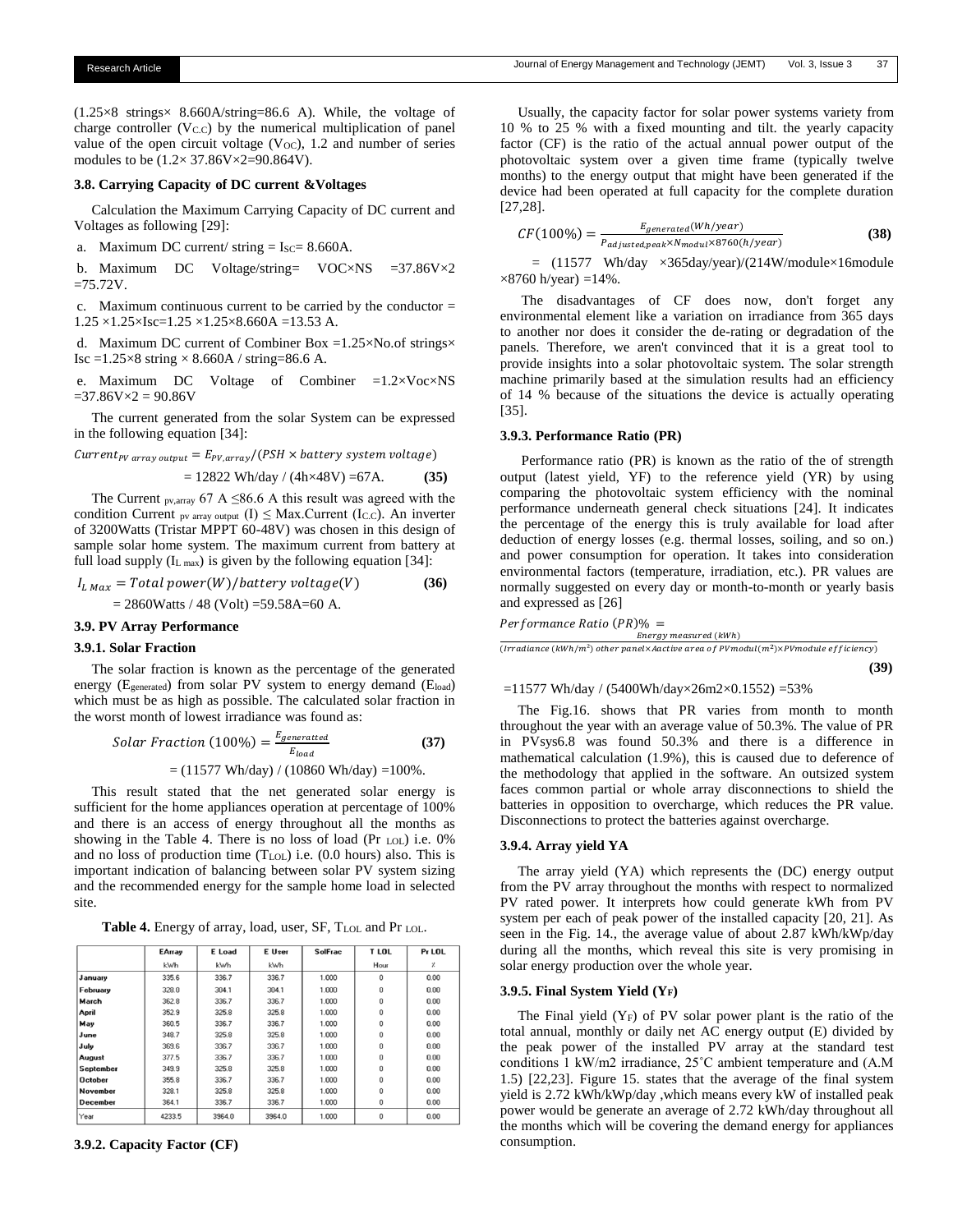

**Fig. 14.** Performance value of the solar PV system



**Fig. 15.** Performance parameters of solar PV system

#### **3.9.6. Reference Yield (YR)**

 Reference yield is defined as the ratio of total (global) in -plane solar insulation  $(H_t)$  (kW  $h/m^2$ ) divided by the array reference irradiance  $(G<sub>o</sub>)$  at STC which is  $(1kW/m<sup>2</sup>)$  [24, 25]. It is a measure of the theoretical electricity to be had at a particular place over a particular time period and may be calculated by [35,36]. The Fig. 16. showing the availability of in-plane solar irradiance over the entire period of the year for generating solar electrical energy that recommended for electrification of the sample home in Haur AL-Hammar. The maximum values through the summer months where maximum energy needed for high electric consumption.

## **3.9.7. Production factor**

 Production coefficient is the array production at STC by the manufacturer of the systems. Therefore, the production factor (PF) was calculated as following:

$$
PF = E_A / (P_0. H_i / G_{STC}) = Y_A / Y_R
$$
\n(40)

Then, the system efficiency  $(\eta_{sys})$  was determined (as illustrated in fig. 17) according to the following equation:

$$
n_{\text{sys}} = PR/PF = Y_f/Y_A \tag{41}
$$



**Fig. 16.** Reference incident energy in collector plane



**Fig. 17**. System efficiency

# **3.10. Losses of the solar PV system**

 The loss diagram as shown in the Fig. 18. is available for the complete 12 months or for each month to be able to compare seasonal effects of specific losses. The loss diagram provides insight look into the quality of a PV system design, by identifying the main sources of losses which are include (Shading losses, Incidence angle modifier (IAM), Irradiance Loss, Thermal losses, one-diode model, Real module performances, Mismatch losses, Dirt on the PVmodules, Partial shading electrical effects, MPP loss, Ohmic wiring losses, Regulation loss, MPP applications, excess energy which cannot be used while the battery is complete. It's also include Normalized performance index, these types of array losses are accounted for within the "series Losses" LC, that is the distinction between year (the proper array yield at STC) and YA (the effective yield as measured on the output of the array). Soiling losses - Irradiance losses, Module quality losses-Mismatch losses-Module degradation loss, losses-Auxiliaries consumption- External transformer losses-System Unavailability loss. The overall losses were accounted as 29.1% of the total energy production, and this is why we should oversizing off-grid solar PV system by 25% to 30% in order to compensate the expected losses and keeping the planning installation capacity of the solar system.



**Fig. 18.** Diagram losses of solar system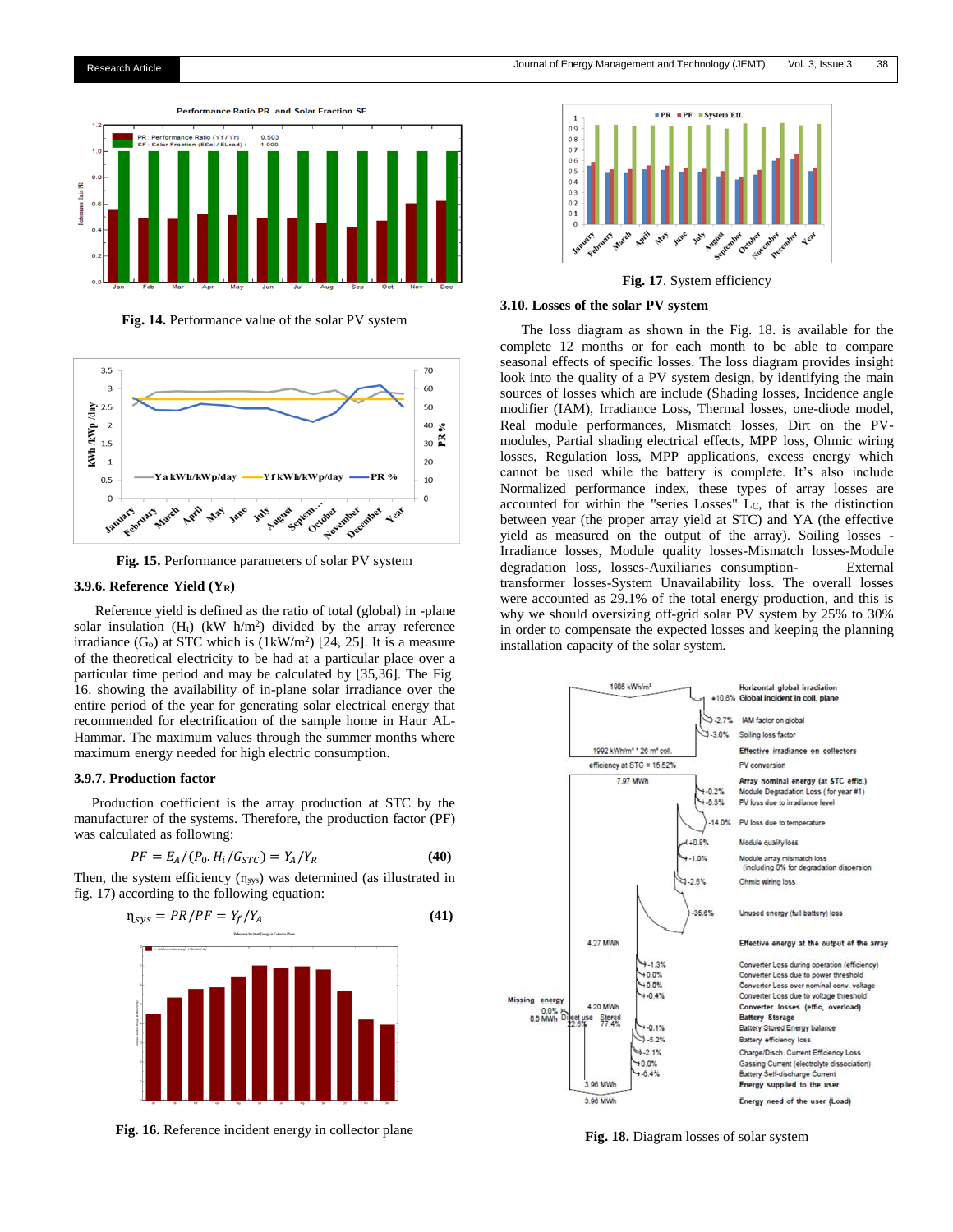#### **4. Economic evaluation of the home solar PV system**

 The economic cost of the stand-alone system has been evaluated based on PV modules, inverters and batteries, etc. Our results showed that the cost of maintenance and periodical replacement of the batteries is 150 US\$/year, and the total investment cost for stand-alone system is 6050 US\$. It has also been found that the production of solar energy was 3964 kWh / year, but the excess energy (battery full) was 1988 kWh / year. Finally, the used energy cost was 0.09 US\$ / kWh.

# **5. Conclusion**

 The design procedure of sizing of 4.0 kW off-grid solar PV systems for providing electricity to a sample home in the Haur Al-Hammar region was completed to be as guideline for estimation and analysis by using mathematical equations with Excel worksheet and PVsys6.68 software simulation package. The research approved the following topics:

1. The solar photovoltaic home system could be solved the problem of electricity access in Haur Al-Hammar with adequate solar electric energy for all the home appliances.

2. There is an access generating energy which could be useful for future expansion in home loads.

3. The proposed stand-alone solar home systems satisfy the technical and cost effective to generate electricity for homeowner.

4. The availability of solar irradiation encourages installing large system scale for generating electricity in such area in a form of complexes Residential.

5. All appliances should be chosen for the lowest possible energy consumption (High efficiency lighting and Energy efficient refrigeration).

6. The solar photovoltaic home system could provide electricity at daylight for operation all the assumed appliances at full load and gives the user a current for appliances about (7.0A) for continuous 10 hours during night time at 50% depth of discharge.

7. The performance ratio PR varies from month to month throughout the year with an average value of 50.3%.

8. Total system cost of 6050 US\$ with a unit used energy cost 0.09 US\$ / kWh.

9. For lifetime of the solar system would be reduced the CO2 Emission balance of total 132.2 tCO2.

10. Finally, Electrification of a Rural Home by Solar Photovoltaic System is a feasible (technically and financially).

#### **6. References**

[1] Qusay, H., M. Jaszczur, M. Mohamed, K. Styszko, K. Szramowiat, J. Gołaś, "Off-grid photovoltaic systems as a solution for the ambient pollution avoidance and Iraq's rural areas electrification". E3S Web of Conferences 10, 00093, (2016).

[2] Rabee, A.. "Estimating the health risks associated with air pollution in Baghdad City, Iraq". Environ. Monit. Assess. 187 (2015): 4187-4203.

[3] Hoffmann, W.. "PV solar electricity industry: Market growth and perspective", Solar Energy Materials & Solar Cells, 90 (2006): 3285-3311.

[4] Cambclong, H., J. Sarr, A.T. Niang, J.A. Alzola,E.H.Sylla, M.Santos, "Micro grids project, Part 1: Analysis of rural Electrification with content of Renewable energy sources in Senegal", Renewable energy, 34 (2009): 2141-2150.

[5] Stutenbäumer, U., T. Negash, A. Abdi, "Performance of smallscale photovoltaic systems and their potential for rural electrification in Ethiopia", renewable energy, 18 (1999): 35-48.

[6] Givler, T., T. Lilienthal, Technical Report NREL/TP-710- 36774, available from http://www.osti.gov/bridge, (2005).

[7] Adeoti, O., B.A. Oyewole, T.D. Adegboyega, "Solar photovoltaic-based home electrification system for rural development in Nigeria: domestic load assessment". Renewable Energy, 24 (2001): 155–161.

[8] "Mesopotamian Delta and Marshes". World Wide Fund for Nature. Geographic Location: Middle East: Iran, Iraq, and Kuwait (2013).

[9] Bedaira, H. M., H. T. Al Saadb and N. A. Salmanb, "Iraq's Southern Marshes Something Special To Be Conserved; A Case Study", Marsh Bulletin, 2 (2006): 99-126.

[10] Al-Shamani, A. N., M. Y. Hj Othman, S. Mat, M.H. Ruslan, Azher M. Abed, K. Sopian, "Design & Sizing of Stand-alone Solar Power Systems A house Iraq", Conference: Recent Advances in Renewable Energy Sources, (2015): 145-150.

[11] NASA Atmospheric Science Data Center: Solar Power Potential According to Location,

://thegrid.rexel.com/topics/energy\_efficiency/w/solar\_renewable\_and \_energy\_efficiency/70.nasa-atmospheric-science-data-center-solarpower-potential-according-to-location.

[12] S Idowu, O., O. M. Olarenwaju, O. I. Ifedayo, "Determination of optimum tilt angles for solar collectors in low-latitude tropical region", Int J Energy Environ Eng. 4: 29, (2013). https://doi.org/10.1186/2251-6832-4-29.

[13] Foster, R., M. Ghassemi, A. Cota, "Solar Energy: Renewable Energy and the Environment" 1st Edition, CRC Press, pp. 382, (2009).

[14] Liu, B., R. Jordan, "Daily insolation on surfaces titled toward the equator", ASHRAE J. Vol. 10 (United States) (1961).

[15] Muneer, T., G.S. Saluja, "A brief review of models for computing solar radiation on inclined surfaces", Energy Convers. Manage., 25 (1985): 443–458.

[16] Adaramola, S. Muyiwa, "Techno-economic analysis of a 2.1 kW rooftop photovoltaic-grid-tied system based on actual performance", Energy Conversion and Management, 101 (2015): 85- 93.

[17] A.Handoyo, E., D. Ichsani, "The optimal tilt angle of a solar collector", Energy Procedia, 32 (2013): 166 – 175.

[18] Ayompe, L.M., A. Duffy, S.J. McCormack, M. Conlon, "Measured performance of a 1.72kW rooftop grid connected photovoltaic system in Ireland", Energy Convers. Manag., Vol. 52, pp. 816-825, 2011.

[19] Dobaria, B., M, Pandya, M, Aware, "Analytical assessment of 5.05 kWp grid tied photovoltaic plant performance on the system level in a composite climate of Western India", Energy, 111 (2016): 47–51.

[20] Kumar, K.A., K. Sundareswaran, P.R. Venkateswaram, "Performance study on a grid connected 20 kWp solar photovoltaic installation in an industry in Tiruchirappalli (India)", Energy Sustain Dev., 23 ( 2014): 294–304.

[21] Adaramola, M.S., V. EET, "Preliminary assessment of a smallscale rooftop PV-grid tied in Norwegian climatic conditions", Energy Convers Manag., 90 (2015): 458-465.

[22] Ozden, T., B.G.Akinoglu, R. Turan, "Long term outdoor performance of three different on-grid PV arrays in central Anatolia – an extended analysis", Renew Energy, 101 (2017): 182–95.

[23] Kymakis, E., S. Kalykakis, and T.M. Papazoglou, "Performance analysis of a grid connected photovoltaic park on the island of Crete", Energy Conversion and Management, 50 (2009): 433-438.

[24] Ayompe, L.M., A. Duffy, S.J. McCormack, M. Conlon, "Measured performance of a1.72 kW rooftop grid-connected photovoltaic systems in Ireland", Energy Convers Manage., 52 (2011): 816–25.

[25] Ebenezer, N. K., A. Brew-Hammond, "Design and Analysis of a 1MW Grid- Connected Solar PV System in Ghana", in ATPS WORKING PAPER No. 78, A.W.P.N. 78, Editor (2013): Ghana.

[26] Sharma, V., S.S. Chandel, "Performance analysis of a 190 kWp grid interactive solar photovoltaic power plant in India", Energy, 55